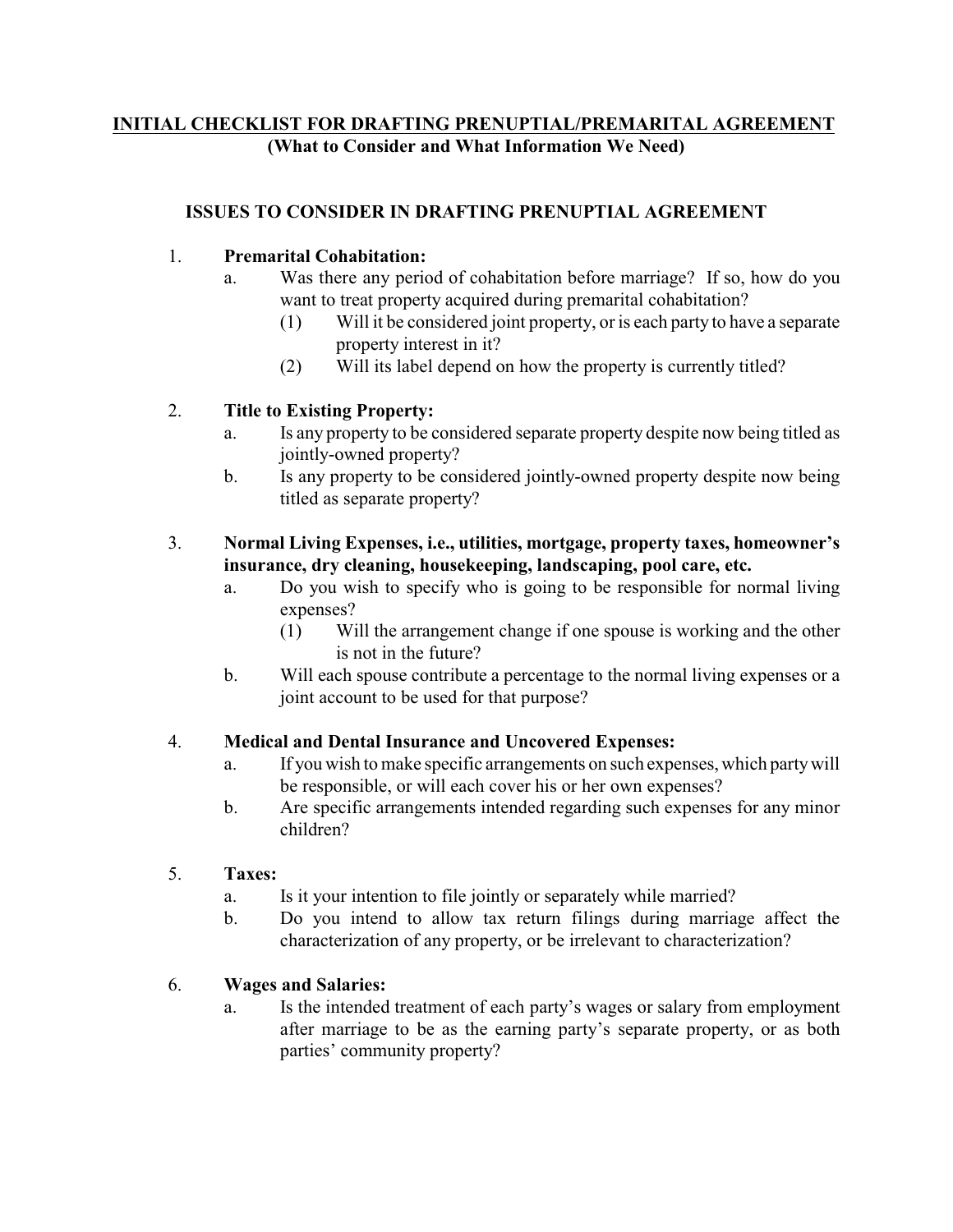- b. Is there income other than wages or salaries (for example, from existing dividends or investments) expected to be received, and will that income be treated any differently?
- c. Is it anticipated that any other property might be accrued during marriage other than wages, salaries, and other income? If so, how is that property to be characterized?

### 7. **Retirement Benefits (Pension, 401(k), Individual Retirement Account):**

- a. How will retirement benefits accrued after marriage be treated? This necessarily includes a discussion of any survivorship benefits and whether or not they will be available during the marriage and after.
- b. Is there an intention to waive the spouse's automatic survivorship provisions of existing or future retirement benefits at the request of the plan participant?

### 8. **Gifts:**

- a. If interspousal gifts are contemplated, is there to be a requirement of donative writing?
	- i. If so, it requires actually documenting each such gift (or gifts of more than a set amount).
	- ii. If not, no documentation is required, but the chances for disagreements as to what did, and did not, constitute a gift increase considerably upon a Terminating Event.

# 9. **Definition of "Terminating Event":**

- a. A "*terminating event*" may be defined by the parties; one choice is to define it as occurring upon one of the following: (1) the filing of a complaint for divorce, annulment, or separate maintenance; (2) execution of a separation or property settlement agreement; or (3) either party's written notice to the other of an intention to remain apart, provided the parties actually separate.
- b. If it is not defined by the parties, it will be defined by law at the place of any legal proceedings. In Nevada, the community terminates upon divorce, which is usually treated as meaning the time of the divorce trial.

# 10. **Distribution of Property and Support Upon Occurrence of Terminating Event:**

- a. Will there be any distributions of property, cash, or other assets upon a Terminating Event?
	- (1) If so, when will this occur 30 days, 60 days, 90 days, or some other later time?
- b. Will there be spousal support?
	- (1) Will there be temporary spousal support pending completion of a dissolution action?
	- (2) Will there be post-dissolution spousal support? If so:
		- (a) Via a lump-sum or periodic?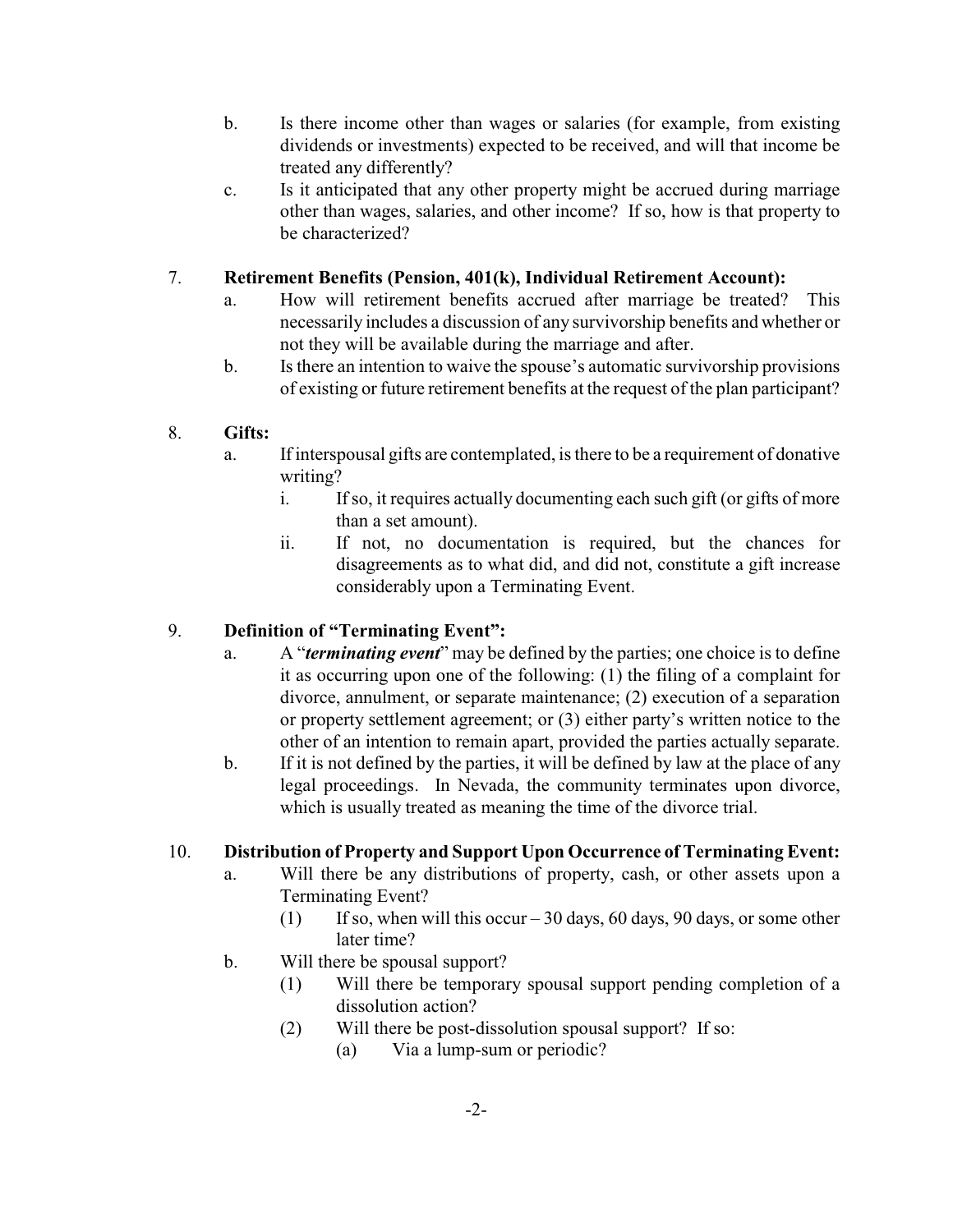(b) In what amount and for how long?

# 11. **Rights Upon Death:**

- a. In the event of either party's death, how should each party's estate be treated, either before or after a Terminating Event has occurred?
- b. Is there to be a requirement that either or both parties maintain life insurance in any given amount for one another or any minor children?

### 12. **Amendment or Termination of Agreement:**

- a. Will there be a date that the parties will be allowed to renegotiate/amend the agreement? (NOTE: our general policy is to allow parties the opportunity to amend the agreement at any time so long as the amendments are written and notarized by both parties).
- b. A date in which the agreement terminates, if any.
- c. Will the Prenuptial Agreement automatically be amended by the passage of time? For example, some people wish to include provisions allowing for the recharacterization of certain separate property to community property (thus, divisible) if the parties have been married for a certain amount of time.

### 13. **What Provisions Are Desired Regarding Future Transmutation of Property:**

- a. Separate property to community property.
- b. Community property to separate property.

# 14. **Who is the Opposing Attorney?**

### 15. **What Provisions, if Any, Are Desired Regarding Future Joint Debt?**

### 16. **Are Children Involved?**

- a. Is there a desire to provide in advance for how school or other anticipated expenses will be covered? If so:
	- (1) Will the parties split costs, or will one party be solely responsible?
- b. Do child care costs (daycare) or any other special expenses need to be addressed?

### 17. **Choice of Law:**

a. What State's law will govern the execution and enforcement of the Prenuptial Agreement?

### 18. **Confidentiality:**

a. Are any special arrangements required confidentiality, absent disclosures required by legal or administrative processes?